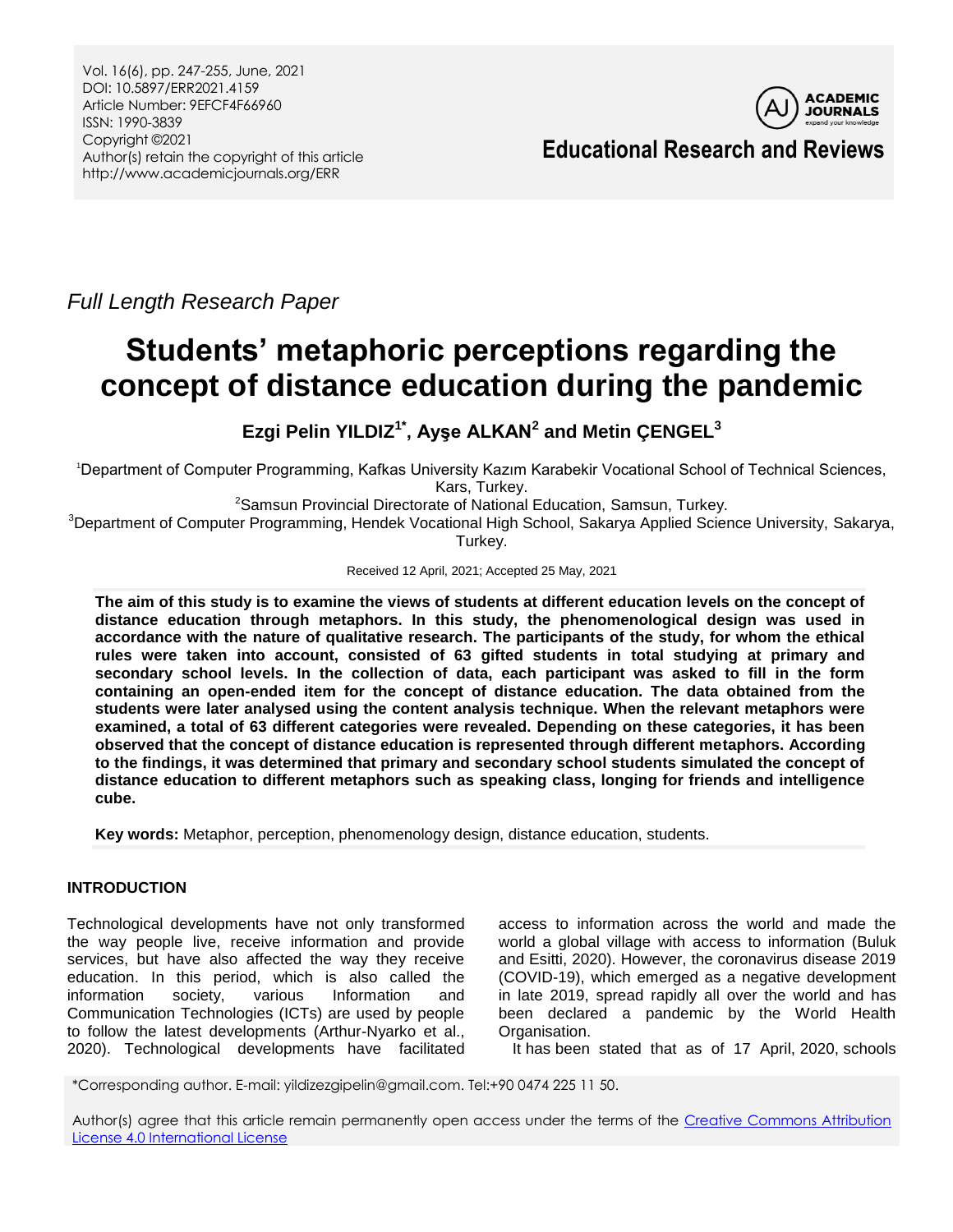were closed in 191 countries around the world and 1,724,657,870 students were affected by this process, due to the 'COVID-19' pandemic that spread rapidly and caused various crises in a global context (UNESCO, 2020a). This process has directly affected the education system in Turkey and other countries. In order for students not to stay away from education during this period, distance education in primary, secondary and high school levels by the National Ministry of Education system has been started.

 The Education Information Network which was established in 2012, for distance education was initiated due to the pandemic and started to be used actively, enabling students and teachers to be in contact. For all students to have easy access during the pandemic process, the infrastructure of the system has been developed. The Education Information Network TV, with three different channels, namely Primary School, Secondary School and High School, started broadcasting for distance education. On these channels, lesson hours from 1st grade to 12th grade are 20–25 min each and repetitions continue throughout the day. There is an 'activity zone' in between lectures to provide students with educational and entertaining activities.

 When the literature is examined, it is seen that there are different definitions of distance education. In the most general sense, distance education is defined as a teaching method that operates based on the active use of information technologies in order to teach lessons and to facilitate learning, as instructors and students are located in different times and places (Valentine, 2002). According to another definition, distance education is described as a form of education in which the learner and the teacher are separated and are distant from each other in most of the teaching and learning process, and materials and documents suitable for the course content are frequently used (Usun, 2006).

 With the decision to transition to distance education, online media and TV broadcasts started to be used actively in this process in many countries (Stojanovic et al., 2020). Lessons were conducted as synchronic (synchronous) and asynchronic (asynchronous) within the scope of distance education. In synchronic education, students and teachers meet at a predetermined time (usually online) and conduct live lectures (Fidalgo et al., 2020). In this process, a more active environment is created for teachers and learners and to provide an environment similar to face-to-face education, such as inclass interaction and discussion, instantly asking questions and expressing incomprehensible parts. In asynchronous education, on the other hand, it is the type of education where teachers and students cannot have the opportunity to work simultaneously and students can access the course content (presentation, video, audio recording, etc.) over the Internet whenever they want or need it. Communication between participants takes place mainly through e-mail and online forums and is often

managed by trainers (Watts, 2016).

 When the literature on distance education is examined during the pandemic, it is possible to come across many studies. Accordingly, Ozdogan and Berkant (2020) examined stakeholder views on distance education during the pandemic period in their research. The data within the scope of the research were obtained from 137 stakeholders using semi-structured interview forms. The solution suggestions of the stakeholders are mostly in the form of measuring and evaluating the process, establishing equal opportunities, increasing participation and interaction in the course, strengthening the infrastructure, making lessons with their own teachers, and reducing the number of lessons.

Gencoglu and Ciftci (2020) examined the education system during the epidemic in their research. In the study, the difficulties encountered in the world and Turkey in terms of education during the COVID-19 pandemic process, the measures taken, and the solutions produced were discussed. As a result, it has been observed that the problem areas faced by countries commonly focus on 'access to distance education, determination of student achievement, compensatory education planning, psychosocial support services and (disadvantaged) students requiring special policies'.

Chatterjee and Chakraborty (2020) examined students' views on online education during the COVID-19 process in their research. They prepared a questionnaire with 20 statements related to online education during the COVID-19 pandemic. As a result, the students appreciated the software and online study materials being used to support online education. In addition, the students felt that online education is stressful and is affecting their health and social life.

Bozkurt (2020) conducted a study that determines the metaphorical perceptions of primary school students towards distance education during the pandemic process. As a result, facilitators in the positive metaphor group in the study, lifelong themes of learning, instructional presence, structured learning, sense of community, autonomy, time, space and independence, intrinsic motivation and accessibility emerged. In the negative metaphors group, themes of loneliness, artificiality, socialisation, extrinsic motivation, isolation, lack of communication, psychological distance, quality, inequality, transience and affective closeness emerged.

# **Purpose of the study**

The aim of this research is to analyze the metaphors developed by gifted students regarding the concept of distance education. In this context, answers to the following questions were requested:

1. What are the metaphors gifted students have about the concept of distance education during the pandemic?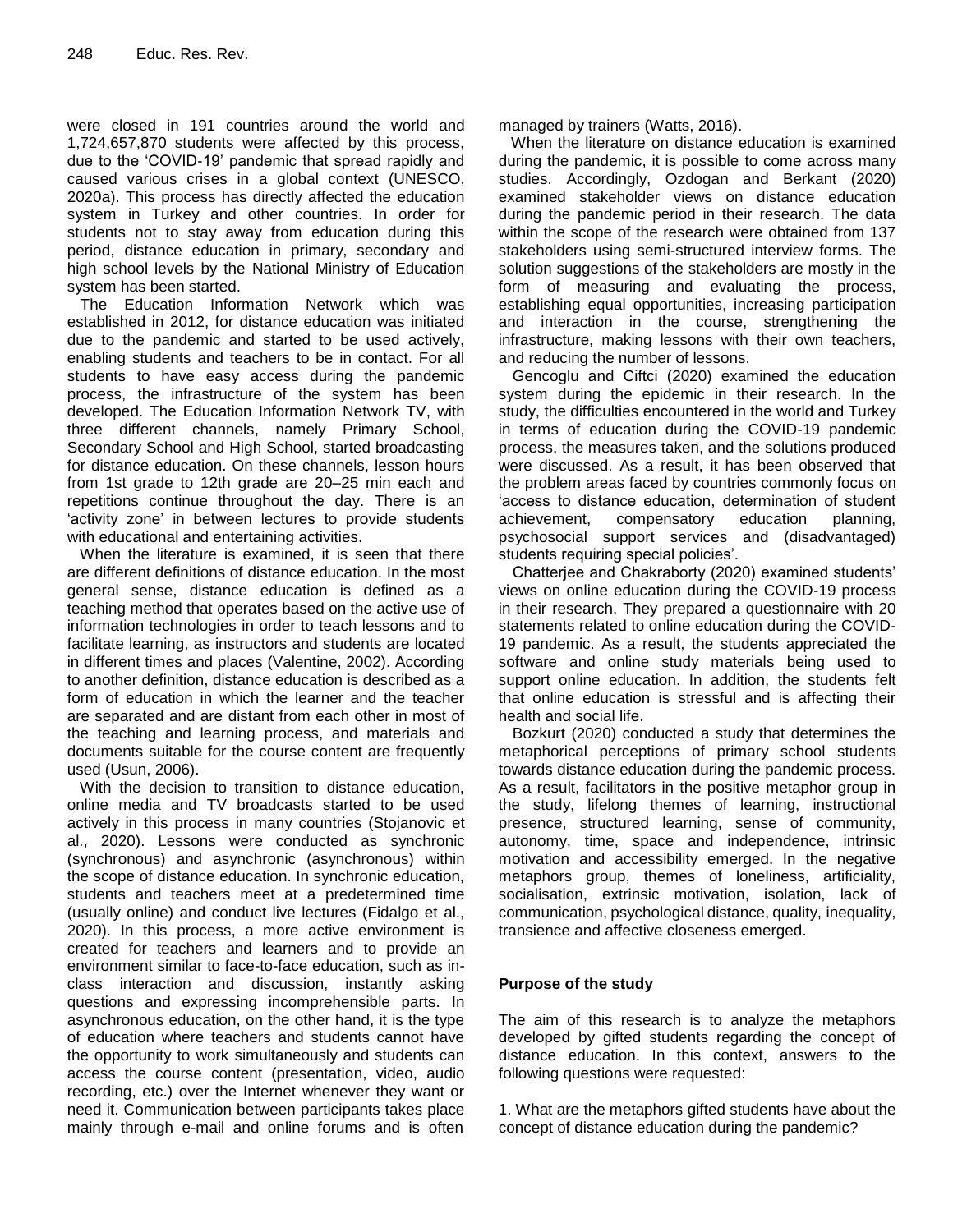2. Under which conceptual categories are the specified metaphors in terms of common features?

#### **Importance of the study**

The COVID-19 (Yip and Chau, 2020), which is still increasing and effective today, is a highly contagious disease and there is no vaccine or definitive treatment against this virus that causes the disease (Guragai, 2020). This situation has brought important difficulties and changes in daily life. One of the most important areas affected by the coronavirus, which has affected the world in a short time, is the education sector. In this direction, after the first cases seen in Turkey on March 11, 2020, education was suspended for a short time at preschool, primary school, secondary school, high school and higher education levels. In this context, countries have changed to distance education instead of the traditional face-to-face education (Al Lily et al., 2020). Socio-psychological variables such as students' perspectives and attitudes towards distance education are important for the effectiveness and efficiency of this transition process. In this context, in this study, the perspective of gifted students towards distance education was presented with a metaphor study. It is clear that the findings of the study, especially the metaphors that students use to conceptualise distance education, can give certain clues to educators about this process. In addition, in this study, the positive and negative aspects of distance education will be evaluated through the eyes of the students and in this sense, future research will be enlightened. With this study, it is aimed to examine the perceptions and perspectives of students who continue their education in an institution where all education and training activities are carried out with the procedures and principles of distance education through metaphor analysis and contribute to the field.

#### **METHODS**

This study, which examines the metaphorical images and perceptions of gifted students towards distance education, was designed as a qualitative phenomenology study. Phenomenology focuses on the phenomena that we are aware of but does not have a detailed and deep understanding (Yildirim and Simsek, 2016).

The reason why metaphor analysis is preferred in this study is the thought that meaningful data cannot be collected from primary school students with traditional data collection tools. In addition, with this method, the meanings that students attribute to distance education with their experiences and perspectives during the pandemic process were revealed. Beyond being linguistic tools (Moser, 2000), metaphors also offer important opportunities to understand human unknowns and new situations, which are one of the important assumptions of the constructivist approach (Parsons et al., 2004; Saban, 2006).

#### **Study group**

In this study, Turkey's Science and Arts Centre reached 63 primary

school students in the field of education. The 63 gifted primary school students participating in the study were10 years old. 41 of them were boys and 22 of them were girls. The classes in which the participants were educated were the 3rd grade, 4rd grade and 5rd grades of primary education. The ages of the students are between the ages of 9-10-11.

#### **Data collection tool, data collection and analysis of data**

Distance education students, during the COVID-19 pandemic considering their experiences, were asked to fill in the sentence, 'Distance education is like… because…' in the form using a metaphor. The collected data were analysed by the researcher through content analysis. The metaphors that emerged in this context were coded and divided into categories. Quantitative descriptive analyses using frequencies and percentages were used in reporting the data. Content analysis is first conceptualizing the collected data and then organizing them in a logical way according to the emerging concepts and determining the theme that explains the data at the end of these processes (Buyukozturk, 2018). In this study, content analysis method was used in the analysis of the data. In this context, the data collected first are conceptualized, then, the obtained concepts were themed and interpreted. Also F (female) and M (male) letters are used while coding. The reason for this coding is to observe the gender difference. Thus, while reading the comments, metaphors can be evaluated according to the gender factor.

#### **Research reliability/validity and reliability studies**

One of the ways to increase the credibility of research in qualitative studies is the researcher's experience in the relevant field (Bashir et al., 2008). In this context, the researcher completed her doctorate in the field of distance education, carried out theoretical and practical studies and took part in many national and international projects. In order to ensure the content validity of the questions used in the interview form, a faculty member who has experience in qualitative education researches opinion had been received. In order to ensure internal validity, an adequate participation strategy was adopted (Merriam and Tisdell, 2015), and data were collected from 63 students in total, and it was aimed to achieve satisfaction in the answers given in this way. In addition, in order to support the emerging themes and increase the credibility of the research findings, the sample responses of the participants were used as direct citations under the relevant categories and themes. The first author independently coded the emerging themes, and then the same procedure was repeated by the faculty member who gave an opinion for content validity.

#### **Strengths and limitations of the study**

This study is one of the preliminary studies that examine the images and perceptions of gifted primary school students towards distance education, which do not exist in national and international literature. In this context, the study will form a basis for future studies. In addition to its expressed strengths, this study has some limitations as well. The biggest limitation in this context is that the distance education experiences of students are limited to distance education content provided by the Education Information Network (EBA) and simultaneous and asynchronous activities.

#### **FINDINGS**

In the study, firstly, metaphors were coded and divided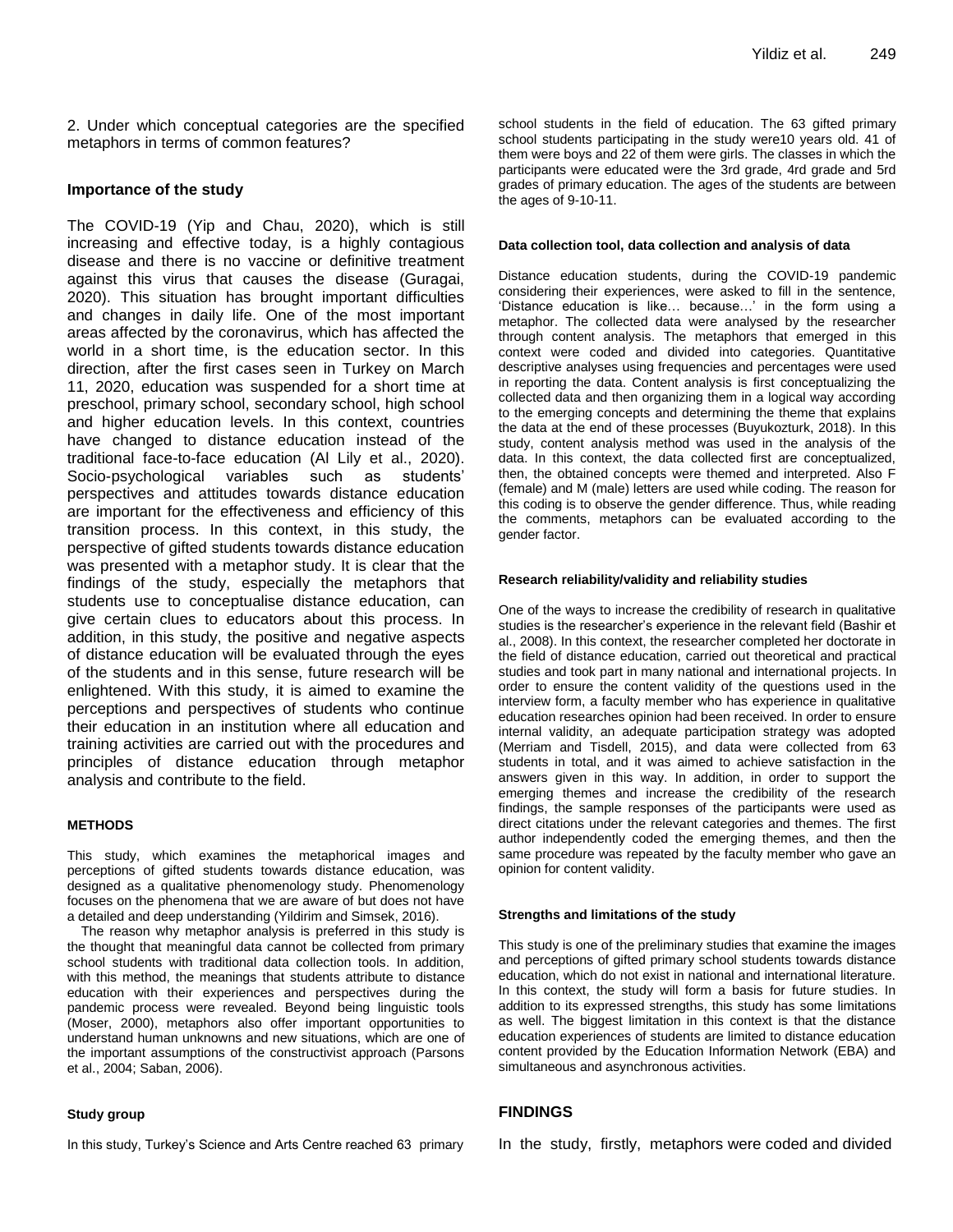| <b>Categories theme</b>        | Positive metaphor               | F              | %   |
|--------------------------------|---------------------------------|----------------|-----|
| Entertainment motivation       | Talking robots                  | 5              | 6.6 |
| Entertainment motivation       | Talking screen                  | 3              | 4.0 |
| Entertainment motivation       | Talking head                    | $\overline{2}$ | 2.6 |
| Assistant facilitator          | Home asistant                   | 4              | 5.3 |
| Assistant facilitator          | Google assistant teaching state | 1              | 1.3 |
| Education sense of community   | School                          | $\overline{7}$ | 9.3 |
| Education sense of community   | Class                           | 5              | 6.6 |
| Education sense of community   | Cluster                         | 3              | 4.0 |
| Education sense of community   | Group                           | 3              | 4.0 |
| Education sense of community   | Team                            | $\overline{2}$ | 2.6 |
| Technology virtual environment | Virtual classroom               | 6              | 8.0 |
| Technology virtual environment | Virtual reality                 | 1              | 1.3 |
| Technology virtual environment | Virtual lab                     | 1              | 1.3 |
| Technology accessibility       | Conference                      | 5              | 6.6 |
| Technology accessibility       | Video call                      | 5              | 6.6 |
| Technology accessibility       | Commander                       | 3              | 4.0 |
| Technology accessibility       | E-book                          | 1              | 1.3 |
| Follow-up visuality            | Sunglasses                      | $\overline{2}$ | 2.6 |
| Follow-up visuality            | Camera                          | $\overline{c}$ | 2.6 |
| Follow-up visuality            | Lifeless picture-image          | 1              | 1.3 |
| Freedom independence           | Colour pencil                   | $\overline{2}$ | 2.6 |
| Freedom independence           | <b>Break time</b>               | 1              | 1.3 |
| Comfort easiness               | Armchair/chair                  | 3              | 4.0 |
| Flexibility planning           | My room                         | 1              | 1.3 |
| Flexibility planning           | Alarm clock                     | 1              | 1.3 |
| Speed time saving              | Superman                        | 1              | 1.3 |
| Flexibility backing time       | Time machine                    | 1              | 1.3 |
| Wideness unlimited             | Ocean                           | $\overline{2}$ | 2.6 |
| Trip discover                  | Virtual museum                  | 1              | 1.3 |
| <b>Total</b>                   |                                 | 75             | 100 |

**Table 1.** Frequency and percentage values of positive metaphors according to categories and themes.

into categories, and these categories' themes can be associated with the distance education literature. In this section, where positive and negative metaphors are discussed separately, the resulting categories and findings are presented. Direct quotations are included in order for the reader to add their own comments and to increase the reliability of the study. After presenting the emerging themes, the context of the relevant literature is discussed.

## **Positive metaphors**

Positive metaphors consist of a total of 13 categories and a total of 13 themes under these categories (Table 1). A total of 30 positive metaphors were determined, as shown in Table 1.

According to Table 1, positive metaphors are separated within the answers given by the students to the relevant

question. The positive metaphors are examined in detail according to their categories in the following sections. In terms of frequency and percentage, it is seen that the most slice is on the education category and **"**the school metaphor", which is under the theme of sense of community.

## **Entertainment categories**

The theme that emerges under this category and is the most dominant among all themes is the 'motivation' theme. With the closure of schools as a result of the pandemic, it can be said that the applications within the scope of emergency distance education are beneficial in this sense. For example, one of the participants used the metaphor: '*Distance education is like a talking robot because it did not deprive us of our lessons during the pandemic process*' (F7). In this context, the role of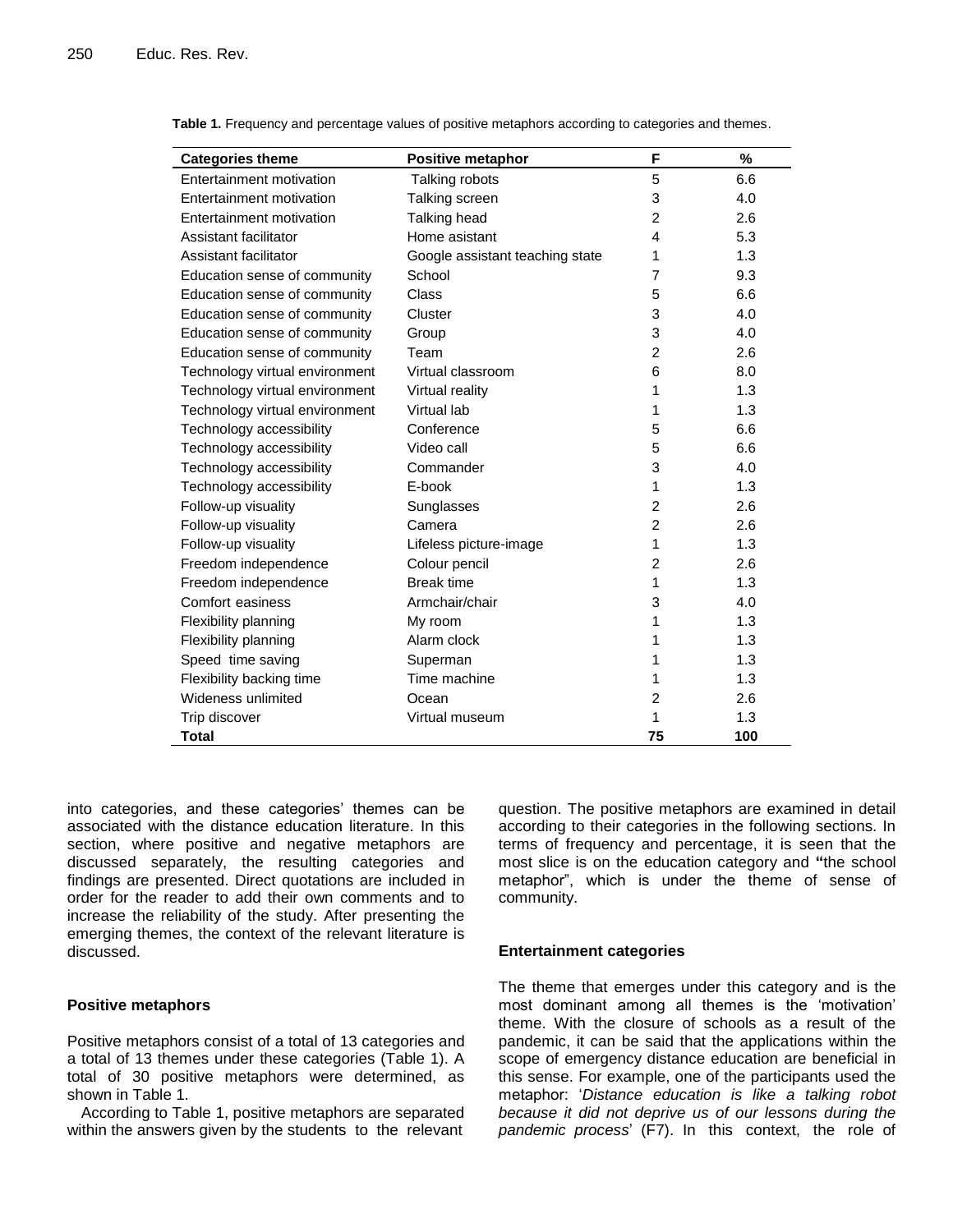distance education applications is attributed to the continuity of education to the metaphor of talking robot.

# **Assistant categories**

The theme that emerges under this category and is the most dominant among all themes is the 'facilitator' theme. The metaphors that students use in the assistant category in distance education are in a facilitating direction. For example, one of the participants used the metaphor: '*Distance education is like a home assistant because allows me to watch the lessons without getting tired*' (M2). Therefore, the facilitating role of distance education applications is attributed to the metaphor of home assistant.

## **Education categories**

The theme that emerges under this category and is the most dominant among all themes is the 'sense of community' theme. In the education category, students defined distance education as participating in a community and feeling a sense of community. For example, one of the participants used the metaphor: '*Distance education is like a team because in every lesson I feel like the footballer of that lesson*' (M51). Considering this metaphor, the student likened himself to a football player in distance education environments and thus experienced the feeling of belonging to a community.

## **Technology categories**

The themes that emerge under this category and are the most dominant among all themes are the 'virtual environment' and 'accessibility' themes. When metaphors were examined primarily as a virtual environment theme, one of the participants used the metaphor: '*Distance education is like virtual lab because we experiment at home and show it to our teacher for science lesson*' (F26). One of the participants used the metaphor: '*Distance education is like commander because the moment you open it, you reach it*' (M30). With these metaphors, students drew attention to the virtual environment and accessibility features offered by distance education.

## **Follow-up categories**

The theme that emerges under this category and is the most dominant among all themes is the 'visuality' themes. The metaphors that students use in the follow-up category in distance education are in a visuality direction. For example, one of the participants used the metaphor:

'*Distance education is like sunglasses because allows us to see people far away at the computer*' (F46).With this metaphor, students drew attention to the visuality features offered by distance education.

#### **Freedom categories**

The theme that emerges under this category and is the most dominant among all themes is the 'independence' themes. The metaphors that students use in the freedom category in distance education are in an independence direction. For example, one of the participants used the metaphor: '*Distance education is like colour pencil because I have the opportunity to study as I want in distance education*' (M19). With this metaphor, the students underlined that they are free in distance education and that they are in control of the course with distance learning.

## **Comfort categories**

The theme that emerges under this category and is the most dominant among all themes is the 'easiness' theme. For example, one of the participants used the metaphor: '*Distance education is like armchair because I can reach everything with just one click from where I sit*'(F11).The student drew attention to the comfort of distance education with the metaphor used in this expression.

## **Flexibility categories**

The themes that emerge under this category and are the most dominant among all themes are the 'planning' and 'backing time' themes. When metaphors were examined primarily as a planning theme, one of the participants used the metaphor: '*Distance education is like my room because I can plan as I want*' (F40). One of the participants used the metaphor: '*Distance education is like time machine because I can bring back time with the records I take*' (M10).With these metaphors, the student likened distance education to a time machine that takes one back in time.

## **Speed categories**

The theme that emerges under this category and is the most dominant among all themes is the 'time-saving' theme. For example, one of the participants used the metaphor: '*Distance education is like Superman because when the teacher asks a question, I quickly scan the question from the search engine, I save time*' (M06).With this view, the student emphasised that they can access information with a single click through the wide Internet network and this situation saves time in the lesson.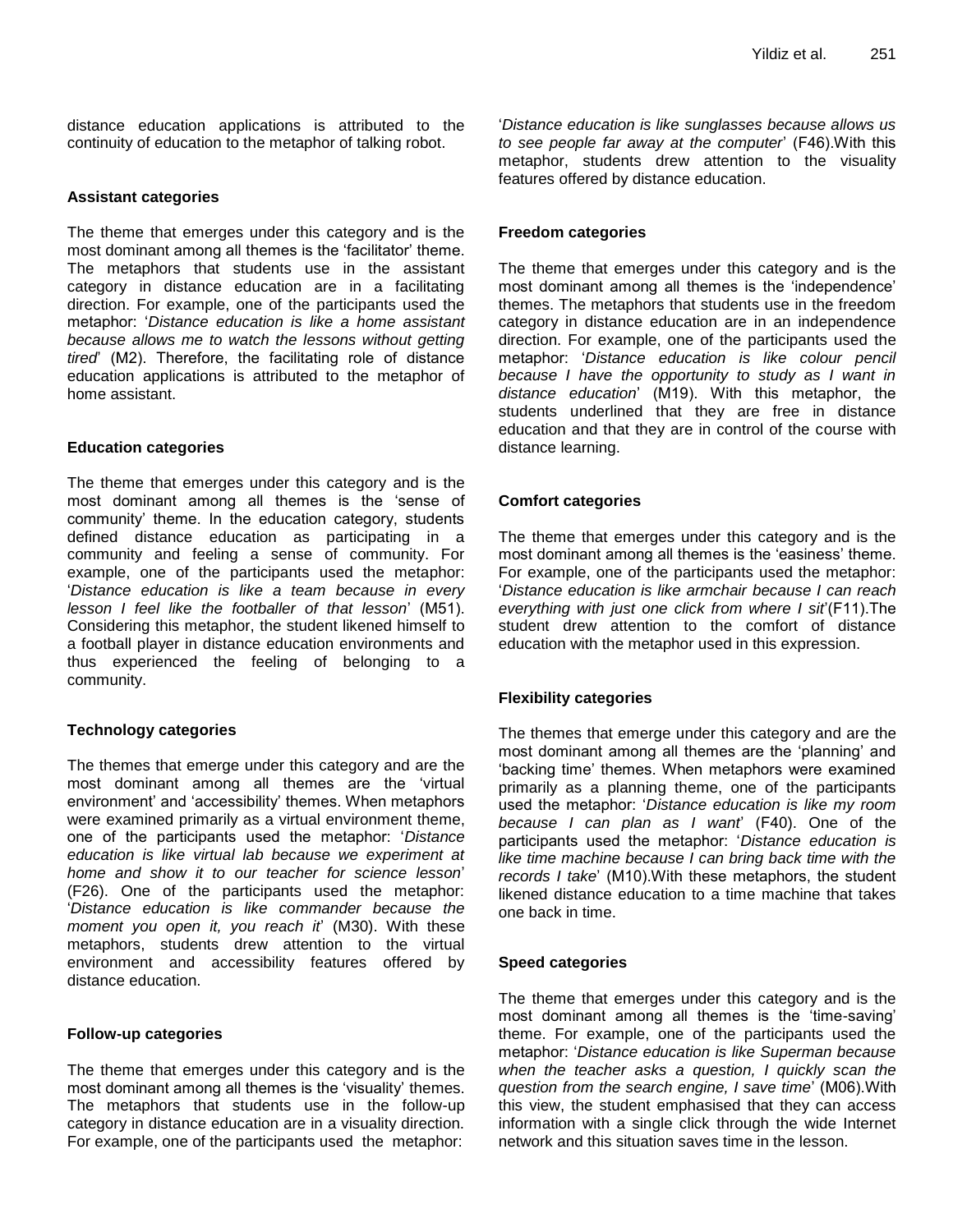| Category          | <b>Theme</b>         | <b>Negative metaphor</b> | F              | %   |
|-------------------|----------------------|--------------------------|----------------|-----|
| Captivity         | Isolation            | Bird in a cage           | $\overline{c}$ | 4.1 |
| Captivity         | <b>Isolation</b>     | Prison                   | $\overline{c}$ | 4.1 |
| Captivity         | Isolation            | Lantern                  | 3              | 6.2 |
| Captivity         | Isolation            | Crime                    | $\overline{2}$ | 4.1 |
| Captivity         | Isolation            | Court                    | 1              | 2.0 |
| <b>Distance</b>   | Communication        | Astronaut                | 1              | 2.0 |
| <b>Distance</b>   | Communication        | Cleaning robot           | 1              | 2.0 |
| <b>Distance</b>   | Communication        | Voice assistant          | $\overline{c}$ | 4.1 |
| Fault             | Disconnection        | Punk                     | 1              | 2.0 |
| Fault             | <b>Disconnection</b> | Broken radio             | 1              | 2.0 |
| Fault             | <b>Disconnection</b> | <b>Broken television</b> | 1              | 2.0 |
| Fault             | <b>Disconnection</b> | Heart                    | 1              | 2.0 |
| Loneliness        | Friendship           | Sunshade                 | $\overline{2}$ | 4.1 |
| Loneliness        | Friendship           | Curtain                  | 1              | 2.0 |
| Loneliness        | Friendship           | Empty room               | $\overline{2}$ | 4.1 |
| Loneliness        | Friendship           | <b>Black cat</b>         | 1              | 2.0 |
| <b>Tasteless</b>  | Sapless              | Eating less salt         | 1              | 2.0 |
| <b>Tasteless</b>  | Sapless              | Spinach                  | $\overline{2}$ | 4.1 |
| <b>Tasteless</b>  | Sapless              | Unsweetened tea          | 1              | 2.0 |
| Confusion         | Fear                 | Trap                     | 1              | 2.0 |
| Confusion         | Fear                 | Accident                 | 1              | 2.0 |
| Confusion         | Fear                 | Ghost                    | 1              | 2.0 |
| Confusion         | Fear                 | Quarantine people        | $\overline{2}$ | 4.1 |
| Obligation        | Necessity            | Test subject             | $\overline{2}$ | 4.1 |
| Obligation        | Necessity            | Elevator                 | $\overline{c}$ | 4.1 |
| Obligation        | Necessity            | Drug                     | $\overline{c}$ | 4.1 |
| Obligation        | Necessity            | Homework                 | $\overline{2}$ | 4.1 |
| Far away          | Can't touch          | Whistle                  | 1              | 2.0 |
| Far away          | Can't touch          | Drum                     | 1              | 2.0 |
| Far away          | Can't touch          | Pipe                     | 1              | 2.0 |
| <b>Difficulty</b> | Impossibility        | Mask                     | 1              | 2.0 |
| <b>Difficulty</b> | Impossibility        | Snowy weather            | 1              | 2.0 |
| <b>Difficulty</b> | Impossibility        | Petrol free car          | 1              | 2.0 |
| Total             |                      |                          | 48             | 100 |

| Table 2. Frequency and percentage values of negative metaphors according to categories and themes. |  |  |  |
|----------------------------------------------------------------------------------------------------|--|--|--|
|                                                                                                    |  |  |  |

#### **Wideness categories**

The theme that emerges under this category and is the most dominant among all themes is the 'unlimited' theme. For example, one of the participants used the metaphor: '*Distance education is like ocean because I'm lost in the sea of knowledge*' (F54).With this metaphor, attention was drawn to the wideness and accessible information environment offered by distance education.

## **Trip categories**

The theme that emerges under this category and is the most dominant among all themes is the 'discover' theme. For example, one of the participants used the metaphor: '*Distance education is like virtual museum because by*  logging in to the system, you can trip and exit when the *time comes*' (M62).

#### **Negative metaphors**

Negative metaphors consist of a total of nine categories and a total of nine themes under these categories (Table 2). A total of 33 positive metaphors were determined, as shown in Table 2.

 According to Table 2, negative metaphors are separated within the answers given by the students to the relevant question. The negative metaphors are examined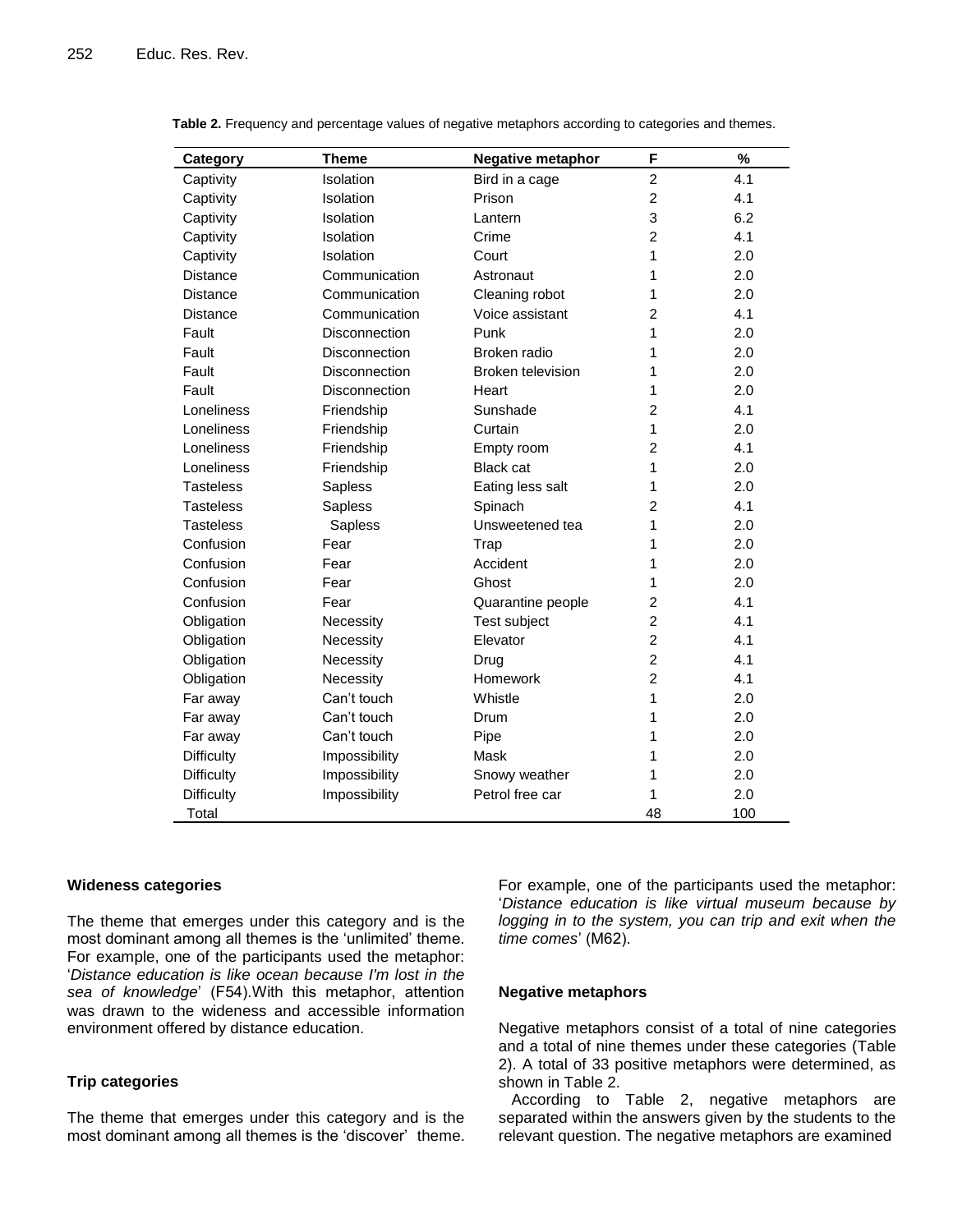in detail according to their categories in the following sections. In terms of frequency and percentage, it is seen that the most slice is on the captivity category and **"**lantern", which is under the theme of isolation.

## **Captivity categories**

The theme that emerges under this category and is the most dominant among all themes is the 'isolation' theme. For example, one of the participants used the metaphor: '*Distance education is like bird in cage we live in an isolated environment because of the corona*' (F16).With this metaphor, the student likened distance education to a birdcage and drew attention to the captivity of people here.

## **Distance communication categories**

The theme that emerges under this category and is the most dominant among all themes is the 'command' theme. For example, one of the participants used the metaphor: '*Distance education is like cleaning robot because commands us with remote keys*' (M31).With this view, the student likened people to the metaphor of a cleaning robot set up for distance education.

# **Fault categories**

The theme that emerges under this category and is the most dominant among all themes is the 'disconnection' theme. For example, one of the participants used the metaphor: '*Distance education is like my heart because it breaks off very quickly*' (F01).With this metaphor, distant education is likened to the human heart and it is expressed that there are problems that it quickly breaks.

## **Loneliness categories**

The theme that emerges under this category and is the most dominant among all themes is the 'friendship longing' theme. For example, one of the participants used the metaphor: '*Distance education is like black cat because it prevents me from meeting face to face with my friends*' (F13).

## **Tasteless categories**

The theme that emerges under this category and is the most dominant among all themes is the 'sapless' theme. For example, one of the participants used the metaphor: '*Distance education is like unsweetened tea because very tasteless and boring* '(M29). With this metaphor, the

student compared distance education to tea without sugar and expressed its tastelessness.

# **Confusion categories**

The theme that emerges under this category and is the most dominant among all themes is the 'fear' theme. For example, one of the participants used the metaphor: '*Distance education is like ghost because I'm afraid that I won't be able to attend the lesson if my Internet is disconnected at any moment*' (F9).

## **Obligation categories**

The theme that emerges under this category and is the most dominant among all themes is the 'necessity' theme. For example, one of the participants used the metaphor: '*Distance education is like drug because it heals me even if I don't like to take*' (M34).

## **Hear from far away categories**

The theme that emerges under this category and is the most dominant among all themes is the '*can't touch*' theme. For example, one of the participants used the metaphor: '*Distance education is like drum I hear its voice from away but I can't see or touch*' (F45).

# **Difficult categories**

The theme that emerges under this category and is the most dominant among all themes is the 'impossibility' theme. For example, one of the participants used the metaphor: '*Distance education is like snowy air because you miss the sunny weather and stay at home*' (M43).

# **DISCUSSION**

In this study, which is an example of a metaphoric study, gifted students were studied and in this context, students were asked to define distance education conceptually. The participants of the study, for whom the ethical rules were taken into account, consisted of 63 gifted students in total studying at primary and secondary school levels. In the collection of data, each participant was asked to fill in the form containing an open-ended item for the concept of distance education, e.g., distance education is like …… / similar, because ………

 For the method part in the research, metaphors were coded and divided into categories, and these categories and themes can be associated with the distance education literature. In this section, where positive and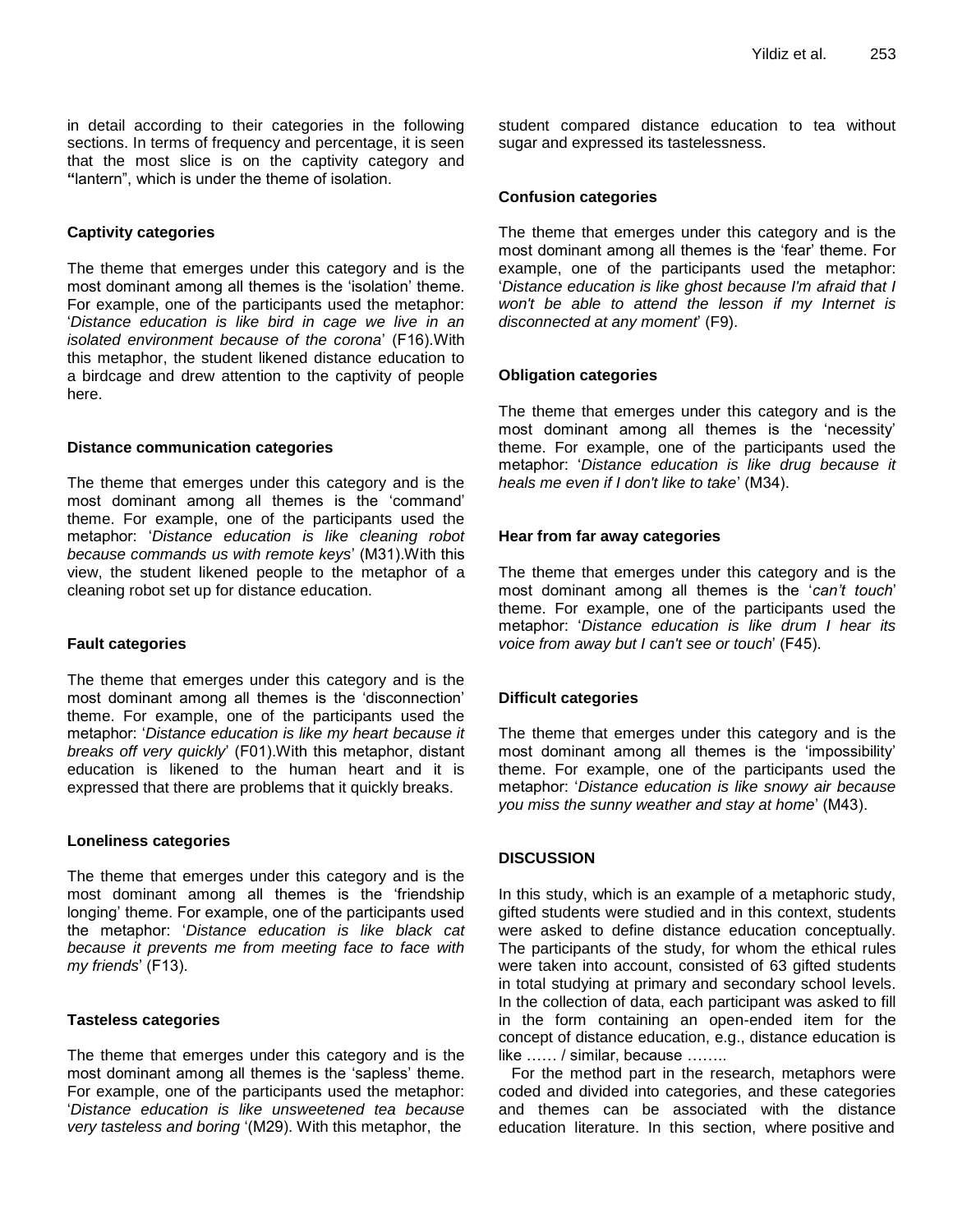negative metaphors are discussed separately, the resulting categories and findings are presented. Direct quotations are included in order for the reader to add their own comments and to increase the reliability of the study. After presenting the emerging themes, the context of the relevant literature is discussed. When we examine the results of the research, the following are noted.

 When the categories of positive metaphors were examined, it was noted that they were listed as '*Entertainment, Assistant, Education, Technology, Followup, Freedom, Comfort, Flexibility, Speed, Wideness and Trip*'. When the themes associated with the categories were examined, '*Motivation, Facilitator, Sense of community, Virtual environment, Accessibility, Visuality, Independence, Easiness, Planning, Time-saving, Backing time, Unlimited and Discover*' rankings drew attention. When the positive metaphors in which students define the concept of distance education are examined, it has been observed that there are remarkable details among them.

A few examples of the quotations are as follows: for entertainment categories: '*Distance education is like a talking robot because it did not deprive us of our lessons during the pandemic process*' (F7). In this context, the role of distance education applications is attributed to the continuity of education to the metaphor of talking robot. For speed categories, '*Distance education is like Superman because when the teacher asks a question, I quickly scan the question from the search engine, I save time*' (M06). With this view, the student emphasised that they can access information with a single click through the wide Internet network and this situation saves time in the lesson. For comfort categories, '*Distance education is like armchair because I can reach everything with just one click from where I sit*'(F11).The student drew attention to the comfort of distance education with the metaphor used in this expression.

 When similar studies in the literature are examined, Bozkurt (2020) revealed a metaphoric study that tested the perceptions of primary school students towards distance education during the coronavirus pandemic. When the positive metaphors of students for distance education are examined, the themes '*facilitator, lifelong learning, teaching presence, structured learning, sense of community, autonomy, independence of time and space, intrinsic motivation and accessibility*' emerged. When examining the metaphoric perception examples of students towards distance education, '*Distance education is like a remote control because the moment you open it, you can reach it*'; '*I think distance education is like the fastest information network because we can easily access the information we want, whenever we want*. 'Interaction is one of the most important factors in the success of distance education. The development of ICT in recent years offers opportunities that increase student– student interaction and student–teacher interaction. Interaction between students and teachers is facilitated

by various applications such as chat, video, discussion, application sharing and group work (Ferguson and DeFelice, 2010; Tremblay, 2006). In this research, students tried to explain the beneficial aspects of distance education with these positive metaphors. With a similar study, Ozdogan and Berkant (2020) examined stakeholder views on distance education. As a result, the advantages such as being independent from time and place, being able to watch the lessons repeatedly, meeting the educational needs during the pandemic period and being protected against the transmission of the disease have been revealed.

 When the categories of negative metaphors were examined, it was noted that they were listed as '*Captivity*, *Distance communication, Fault, Loneliness, Tasteless, Confusion, Obligation, Hear from far away* and *Difficulty*'. When the themes associated with the categories are examined, '*Command, Disconnection, Friendship longing, Sapless, Fear, Necessity, Can't touch, Impossibility'* rankings drew attention. When the negative metaphors in which students define the concept of distance education are examined, it has been observed that there are remarkable details among them. A few examples of the quotation areas follow: for captivity categories, '*Distance education is like bird in cage we live in an isolated environment because of the corona*' (F16). With this metaphor, the student likened distance education to a birdcage and drew attention to the captivity of people here. For obligation categories, '*Distance education is like drug because it heals me even if I don't like to take*' (M34)*.*For tasteless categories, '*Distance education is like unsweetened tea because very tasteless and boring*'(M29).With this metaphor, the student compared distance education to tea without sugar and expressed its tastelessness.

 When similar studies in the literature are examined, Civril et al. (2018) revealed the metaphoric perceptions of distance education students towards distance education in their studies and as a result, students stated their negative opinions in the expectation category, '*Distance education is like a radio because it does not never play the track you want*'. With this negative metaphor, the student stated that distance education could never give the desired outcome like radio.

When the study is evaluated in general and positivenegative metaphors are examined, the number of positive metaphors about distance education is too much than negative metaphors. In this context, it has been revealed that although distance education has many disadvantages arising from communication barriers, it is accepted by students especially during the pandemic process.

The recommendations are as follows: in order to examine students' perceptions of distance education in more detail through metaphors, further studies can be conducted using different demographic variables of students. In addition to the point of implementation, it is recommended that distance education institutions